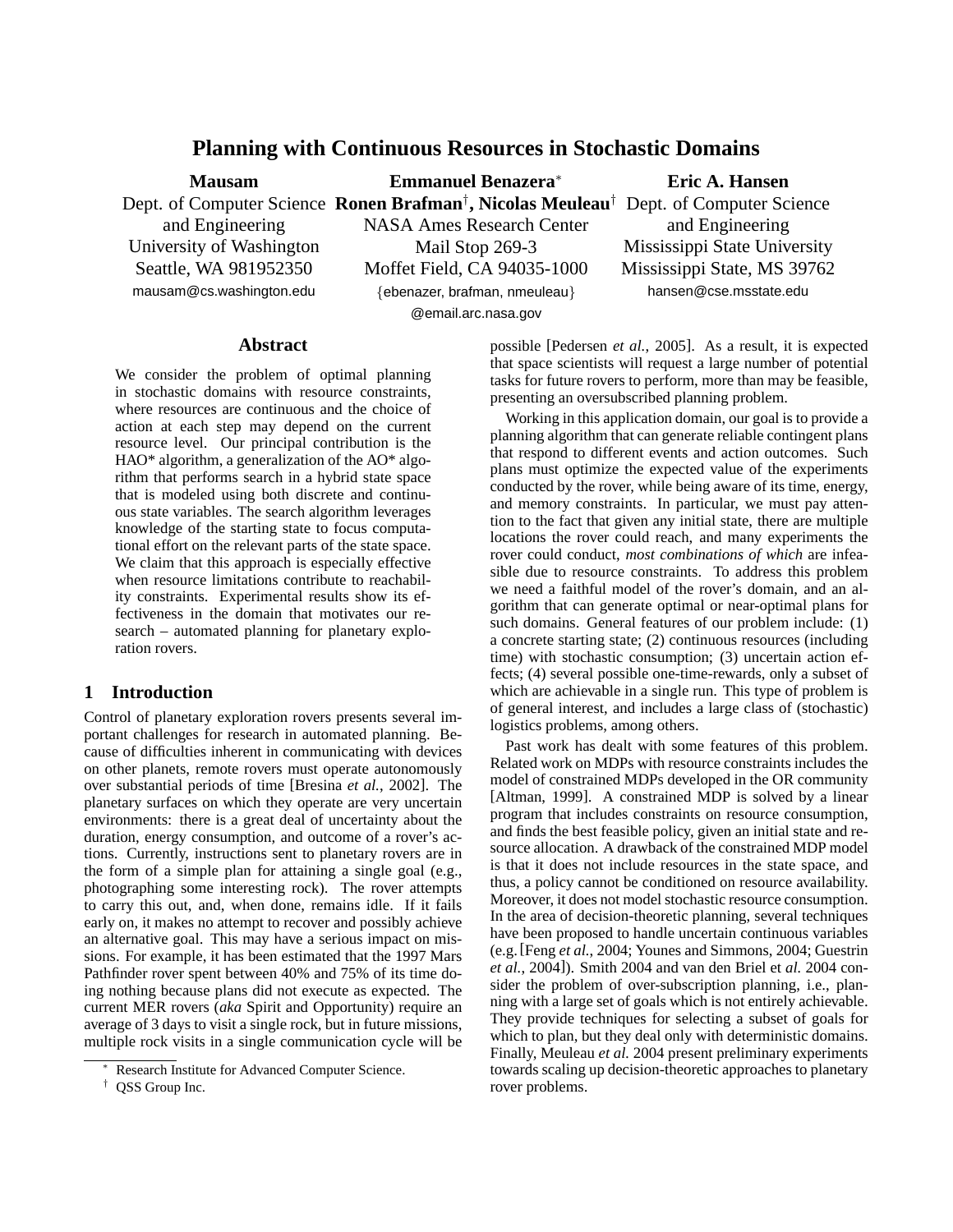Our contribution in this paper is an implemented algorithm, Hybrid AO\* (HAO\*), that handles all of these problems together: oversubscription planning, uncertainty, and limited continuous resources. Of these, the most essential features of our algorithm are its ability to handle hybrid state-spaces and to utilize the fact that many states are unreachable due to resource constraints.

In our approach, resources are included in the state description. This allows decisions to be made based on resource availability, and it allows a stochastic resource consumption model (as opposed to constrained MDPs). Although this increases the size of the state space, we assume that the value functions may be represented compactly. We use the work of Feng et *al.* (2004) on piecewise constant and linear approximations of dynamic programming (DP) in our implementation. However, standard DP does not exploit the fact that the reachable state space is much smaller than the complete state space, especially in the presence of resource constraints. Our contribution is to show how to use the forward heuristic search algorithm called AO\* [Pearl, 1984; Hansen and Zilberstein, 2001] to solve MDPs with resource constraints and continuous resource variables. Unlike DP, forward search keeps track of the trajectory from the start state to each reachable state, and thus it can check whether the trajectory is feasible or violates a resource constraint. This allows heuristic search to prune infeasible trajectories and can dramatically reduce the number of states that must be considered to find an optimal policy. This is particularly important in our domain where the discrete state space is huge (exponential in the number of goals), yet the portion reachable from any initial state is relatively small because of the resource constraints. It is well-known that heuristic search can be more efficient than DP because it leverages a search heuristic and reachability constraints to focus computation on the relevant parts of the state space. We show that for problems with resource constraints, this advantage can be even greater than usual because resource constraints further limit reachability.

The paper is structured as follows: In Section 2 we describe the basic action and goal model. In Section 3 we explain our planning algorithm, HAO\*. Initial experimental results are described in Section 4, and we conclude in Section 5.

## **2 Problem Definition and Solution Approach**

#### **2.1 Problem Formulation**

We consider a Markov decision process (MDP) with both continuous and discrete state variables (also called a *hybrid MDP* [Guestrin *et al.*, 2004] or *Generalized State MDP* [Younes and Simmons, 2004]). Each state corresponds to an assignment to a set of state variables. These variables may be discrete or continuous. Continuous variables typically represent resources, where one possible type of resource is time. Discrete variables model other aspects of the state, including (in our application) the set of goals achieved so far by the rover. (Keeping track of already-achieved goals ensures a Markovian reward structure, since we reward achievement of a goal only if it was not achieved in the past.) Although our models typically contain multiple discrete variables, this plays no role in the description of our algorithm, and so, for notational convenience, we model the discrete component as a single variable n.

A *Markov state*  $s \in S$  is a pair  $(n, x)$  where  $n \in N$  is the discrete variable, and  $\mathbf{x} = (x_i)$  is a vector of continuous variables. The domain of each  $x_i$  is an interval  $X_i$  of the real line, and  $X = \bigotimes_i X_i$  is the hypercube over which the continuous variables are defined. We assume an explicit *initial state*, denoted  $(n_0, \mathbf{x}_0)$ , and one or more absorbing *terminal states*. One terminal state corresponds to the situation in which all goals have been achieved. Others model situations in which resources have been exhausted or an action has resulted in some error condition that requires executing a safe sequence by the rover and terminating plan execution.

*Actions* can have executability constraints. For example, an action cannot be executed in a state that does not have its minimum resource requirements.  $A_n(\mathbf{x})$  denotes the set of actions executable in state  $(n, \mathbf{x})$ .

*State transition probabilities* are given by the function  $Pr(s' | s, a)$ , where  $s = (n, x)$  denotes the state before action a and  $s' = (n', \mathbf{x}')$  denotes the state after action a, also called the arrival state. Following [Feng *et al.*, 2004], the probabilities are decomposed into:

- the discrete marginals  $Pr(n'|n, \mathbf{x}, a)$ . For all  $(n, \mathbf{x}, a)$ ,  $n \in N$  Pr( $n'|n, \mathbf{x}, a) = 1;$
- the continuous conditionals  $Pr(\mathbf{x}'|n, \mathbf{x}, a, n')$ . For all  $(n, \mathbf{x}, a, n'),$ u:  $\sum_{x' \in \mathbf{X}} \Pr(\mathbf{x'}|n, \mathbf{x}, a, n') d\mathbf{x'} = 1.$

Any transition that results in negative value for some continuous variable is viewed as a transition into a terminal state.

The *reward* of a transition is a function of the arrival state only. More complex dependencies are possible, but this is sufficient for our goal-based domain models. We let  $R_n(\mathbf{x}) \geq 0$  denote the *reward* associated with a transition to state  $(n, \mathbf{x})$ .

In our application domain, continuous variables model non-replenishable resources. This translates into the general assumption that the value of the continuous variables is nonincreasing. Moreover, we assume that each action has some minimum positive consumption of at least one resource. We do not utilize this assumption directly. However, it has two implications upon which the correctness of our approach depends: (1) the values of the continuous variables are a-priori bounded, and (2) the number of possible steps in any execution of a plan is bounded, which we refer to by saying the problem has a *bounded horizon*. Note that the actual number of steps until termination can vary depending on actual resource consumption.

Given an initial state  $(n_0, \mathbf{x_0})$ , the objective is to find a policy that maximizes expected cumulative reward.<sup>1</sup> In our application, this is equal to the sum of the rewards for the goals achieved before running out of a resource. Note that there is no direct incentive to save resources: an optimal solution would save resources only if this allows achieving more goals. Therefore, we stay in a standard decision-theoretic framework. This problem is solved by solving Bellman's op-

 $1$ Our algorithm can easily be extended to deal with an uncertain starting state, as long as its probability distribution is known.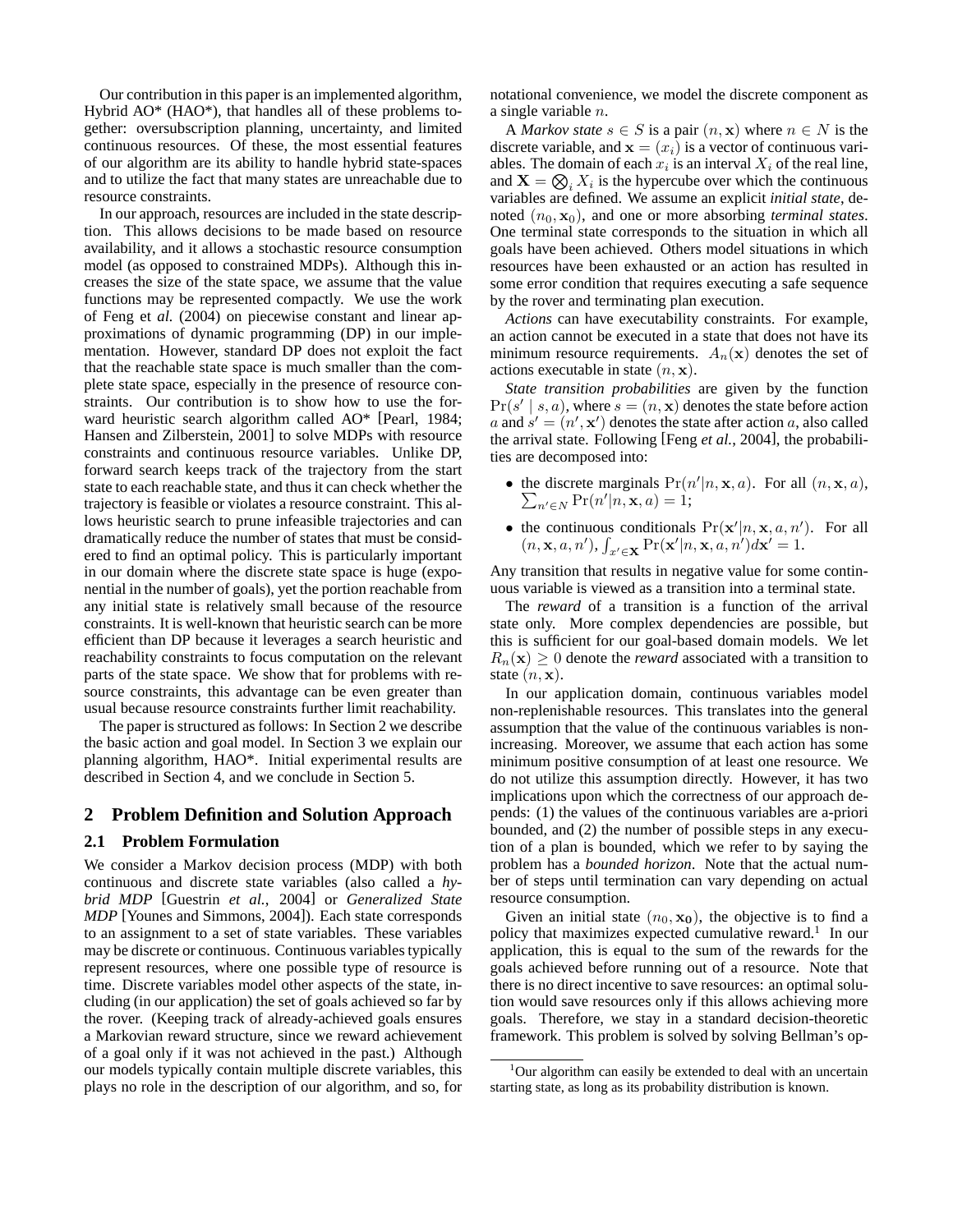timality equation, which takes the following form:

$$
V_n^0(\mathbf{x}) = 0,
$$
  
\n
$$
V_n^{t+1}(\mathbf{x}) = \max_{a \in A_n(\mathbf{x})} \left[ \sum_{n' \in N} \Pr(n' \mid n, \mathbf{x}, a) \right]
$$
  
\n
$$
\int_{\mathbf{x}'} \Pr(\mathbf{x}' \mid n, \mathbf{x}, a, n') \left( R_{n'}(\mathbf{x}') + V_{n'}^t(\mathbf{x}') \right) d\mathbf{x}' \right].
$$
 (1)

Note that the index t represents the iteration or *time-step* of DP, and does not necessarily correspond to time in the planning problem. The duration of actions is one of the biggest sources of uncertainty in our rover problems, and we typically model time as one of the continuous resources  $x_i$ .

#### **2.2 Solution Approach**

Feng *et al.* describe a dynamic programming (DP) algorithm that solves this Bellman optimality equation. In particular, they show that the continuous integral over  $x'$  can be computed exactly, as long as the transition function satisfies certain conditions. This algorithm is rather involved, so we will treat it as a black-box in our algorithm. In fact, it can be replaced by any other method for carrying out this computation. This also simplifies the description of our algorithm in the next section and allows us to focus on our contribution. We do explain the ideas and the assumptions behind the algorithm of Feng *et al.* in Section 3.3.

The difficulty we address in this paper is the potentially *huge* size of the state space, which makes DP infeasible. One reason for this size is the existence of continuous variables. But even if we only consider the discrete component of the state space, the size of the state space is exponential in the number of propositional variables comprising the discrete component. To address this issue, we use forward heuristic search in the form of a novel variant of the AO\* algorithm. Recall that AO\* is an algorithm for searching AND/OR graphs [Pearl, 1984; Hansen and Zilberstein, 2001]. Such graphs arise in problems where there are choices (the OR components), and each choice can have multiple consequences (the AND component), as is the case in planning under uncertainty. AO\* can be very effective in solving such planning problems when there is a large state space. One reason for this is that AO\* only considers states that are reachable from an initial state. Another reason is that given an informative heuristic function, AO\* focuses on states that are reachable in the course of executing a good plan. As a result, AO\* often finds an optimal plan by exploring a small fraction of the entire state space.

The challenge we face in applying AO\* to this problem is the challenge of performing state-space search in a continuous state space. Our solution is to search in an *aggregate state space* that is represented by a search graph in which there is a node for each distinct value of the discrete component of the state. In other words, each node of our search graph represents a region of the continuous state space in which the discrete value is the same. In this approach, different actions may be optimal for different Markov states in the aggregate state associated with a search node, especially since the best action is likely to depend on how much energy

or time is remaining. To address this problem and still find an optimal solution, we associate a value estimate with each of the Markov states in an aggregate. That is, we attach to each search node a value function (function of the continuous variables) instead of the simple scalar value used by standard AO\*. Following the approach of [Feng *et al.*, 2004], this value function can be represented and computed efficiently due to the continuous nature of these states and the simplifying assumptions made about the transition functions. Using these value estimates, we can associate different actions with different Markov states within the aggregate state corresponding to a search node.

In order to select which node on the fringe of the search graph to expand, we also need to associate a scalar value with each search node. Thus, we maintain for a search node both a heuristic estimate of the value function (which is used to make action selections), and a heuristic estimate of the priority which is used to decide which search node to expand next. Details are given in the following section.

We note that LAO\*, a generalization of AO\*, allows for policies that contain "loops" in order to specify behavior over an infinite horizon [Hansen and Zilberstein, 2001]. We could use similar ideas to extend LAO\* to our setting. However, we need not consider loops for two reasons: (1) our problems have a bounded horizon; (2) an optimal policy will not contain any intentional loop because returning to the same discrete state with fewer resources cannot buy us anything. Our current implementation assumes any loop is intentional and discards actions that create such a loop.

# **3 Hybrid AO\***

A simple way of understanding HAO\* is as an AO\* variant where states with identical discrete component are expanded in unison. HAO\* works with two graphs:

- The *explicit graph* describes all the states that have been generated so far and the AND/OR edges that connect them. The nodes of the explicit graph are stored in two lists: OPEN and CLOSED.
- The *greedy policy* (or partial solution) graph, denoted GREEDY in the algorithms, is a sub-graph of the explicit graph describing the current optimal policy.

In standard AO\*, a single action will be associated with each node in the greedy graph. However, as described before, multiple actions can be associated with each node, because different actions may be optimal for different Markov states represented by an aggregate state.

#### **3.1 Data Structures**

The main data structure represents a search node  $n$ . It contains:

- The value of the discrete state. In our application these are the discrete state variables and set of goals achieved.
- Pointers to its parents and children in the explicit and greedy policy graphs.
- $P_n(\cdot)$  a probability distribution on the continuous variables in node *n*. For each  $x \in X$ ,  $P_n(x)$  is an estimate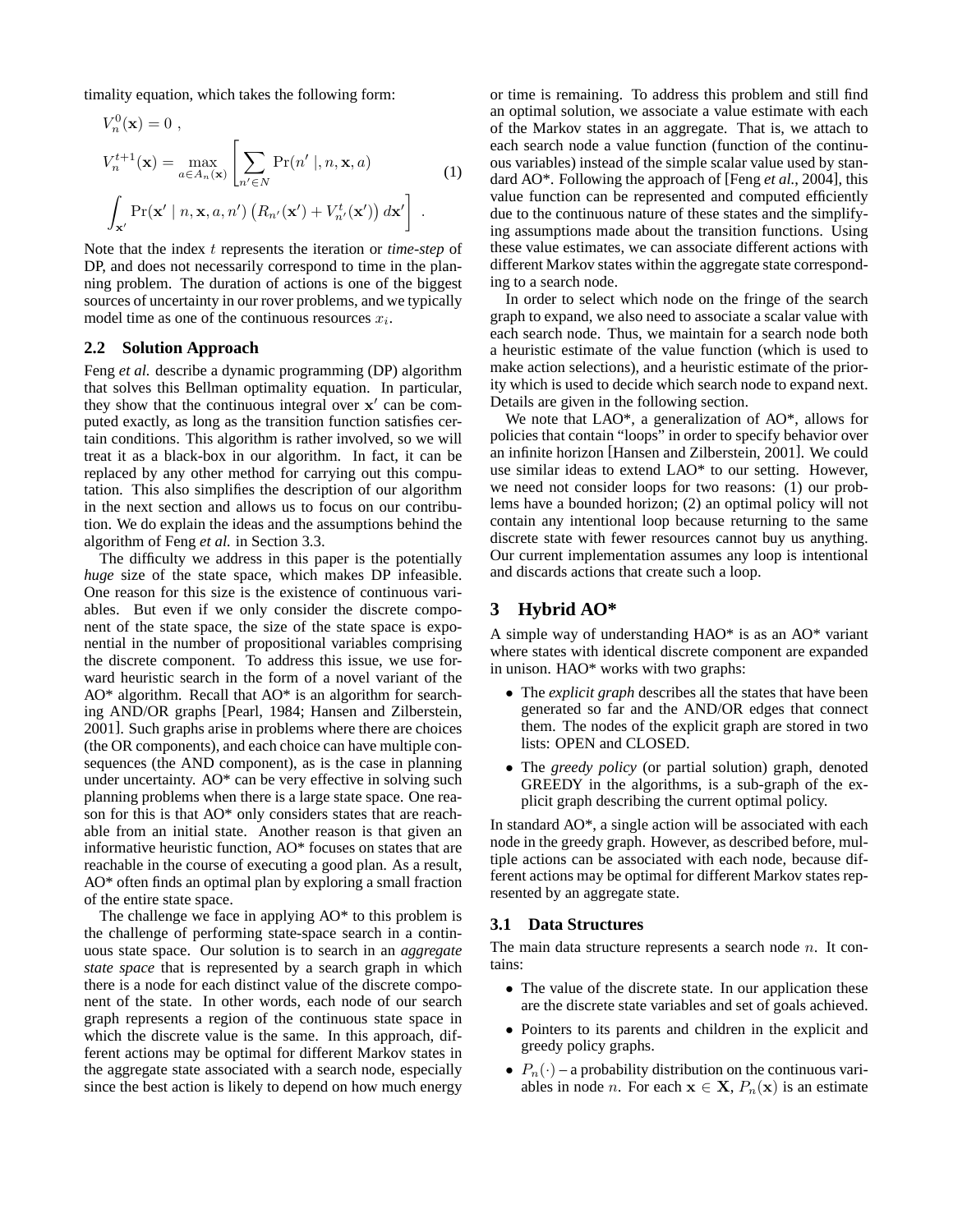of the probability density of passing through state  $(n, x)$ under the current greedy policy. It is obtained by *progressing* the initial state forward through the optimal actions of the greedy policy. With each  $P_n$ , we maintain the probability of passing through  $n$  under the greedy policy:

$$
M(P_n) = \int_{\mathbf{x} \in \mathbf{X}} P_n(\mathbf{x}) d\mathbf{x} .
$$

- $H_n(\cdot)$  the heuristic function. For each  $\mathbf{x} \in \mathbf{X}$ ,  $H_n(\mathbf{x})$ is a heuristic estimate of the optimal expected reward from state  $(n, \mathbf{x})$ .
- $V_n(\cdot)$  the value function. At the leaf nodes of the explicit graph,  $V_n = H_n$ . At the non-leaf nodes of the explicit graph,  $V_n$  is obtained by backing up the  $H$  functions from the descendant leaves. If the heuristic function  $H_{n'}$  is admissible in all leaf nodes n', then  $V_n(\mathbf{x})$ is an upper bound on the optimal reward to come from  $(n, x)$  for all x reachable under the greedy policy.
- $g_n$  a heuristic estimate of the increase in value of the greedy policy that we would get by expanding node  $n$ . If  $H_n$  is admissible then  $g_n$  represents an upper bound on the gain in expected reward. The gain  $g_n$  is used to determine the priority of nodes in the OPEN list ( $g_n = 0$ ) if  $n$  is in CLOSED), and to bound the error of the greedy solution at each iteration of the algorithm.

Note that some of this information is redundant. Nevertheless, it is convenient to maintain all of it so that the algorithm can easily access it. HAO\* uses the customary OPEN and CLOSED lists maintained by AO\*. They encode the explicit graph and the current greedy policy. CLOSED contains expanded nodes, and OPEN contains unexpanded nodes and nodes that need to be re-expanded.

#### **3.2 The HAO\* Algorithm**

Algorithm 1 presents the main procedure. The crucial steps are described in detail below.

**Expanding a node (lines 10 to 20):** At each iteration, HAO\* expands the open node n with the highest priority  $g_n$  in the greedy graph. An important distinction between AO\* and HAO\* is that in the latter, nodes are often only partially expanded (i.e., not all Markov states associated with a discrete node are considered). Thus, nodes in the CLOSED list are sometimes put back in OPEN (line 23). The reason for this is that a Markov state associated with this node, that was previously considered unreachable, may now be reachable. Technically, what happens is that as a result of finding a new path to a node, the probability distribution over it is updated (line 23), possibly increasing the probability of some Markov state from 0 to some positive value. This process is illustrated in Figure 1. Thus, while standard AO\* expands only tip nodes, HAO\* sometimes expands nodes that were moved from CLOSED to OPEN and are "in the middle of" the greedy policy subgraph.

Next, HAO\* considers all possible successors  $(a, n')$  of n given the state distribution  $P_n$ . Typically, when n is expanded for the first time, we enumerate all actions  $a$  possible in  $(n, x)$   $(a \in A_n(x))$  for some reachable  $x$   $(P_n(x) > 0)$ ,

- 1: Create the root node  $n_0$  which represents the initial state.
- 2:  $P_{n_0}$  = initial distribution on resources.
- 3:  $V_{n_0} = 0$  everywhere in **X**.
- 4:  $g_{n_0} = 0$ .
- 5: OPEN = GREEDY =  $\{n_0\}$ .
- 6:  $CLOSED = \emptyset$ .
- 7: **while** OPEN ∩ GREEDY  $\neq$  Ø **do**
- 8:  $n = \arg \max_{n' \in \text{OPEN} \cap \text{GREEDY}} (g_{n'}).$ <br>9: Move *n* from OPEN to CLOSED.
- Move  $n$  from OPEN to CLOSED.
- 10: **for all**  $(a, n') \in A \times N$  not expanded yet in *n* and reachable under  $P_n$  **do**
- 11: **if**  $n' \notin$  OPEN ∪ CLOSED **then**
- 12: Create the data structure to represent  $n'$  and add the transition  $(n, a, n')$  to the explicit graph.
- 13: Get  $H_{n'}$ .
- 14:  $V_{n'} = H_{n'}$  everywhere in **X**.<br>15: **if**  $n'$  is terminal: **then**
- 15: **if**  $n'$  is terminal: **then**
- 16: Add  $n'$  to CLOSED.
- 17: **else**
- 18: Add  $n'$  to OPEN.
- 19: **else if**  $n'$  is not an ancestor of n in the explicit graph **then**
- 20: Add the transition  $(n, a, n')$  to the explicit graph.
- 21: **if** some pair  $(a, n')$  was expanded at previous step  $(10)$ **then**
- 22: Update  $V_n$  for the expanded node n and some of its ancestors in the explicit graph, with Algorithm 2.
- 23: Update  $P_{n'}$  and  $g_{n'}$  using Algorithm 3 for the nodes  $n<sup>j</sup>$  that are children of the expanded node or of a node where the optimal decision changed at the previous step (22). Move every node  $n' \in$  CLOSED where P changed back into OPEN.

#### **Algorithm 1:** Hybrid AO\*

and all arrival states  $n'$  that can result from such a transition  $(\Pr(n' \mid n, \mathbf{x}, a) > 0)$ .<sup>2</sup> If *n* was previously expanded (i.e. it has been put back in OPEN), only actions and arrival nodes not yet expanded are considered. In line 11, we check whether a node has already been generated. This is not necessary if the graph is a tree (i.e., there is only one way to get to each discrete state).<sup>3</sup> In line 15, a node  $n'$  is terminal if no action is executable in it (because of lack of resources). In our application domain each goal pays only once, thus the nodes in which all goals of the problem have been achieved are also terminal. Finally, the test in line 19 prevents loops in the explicit graph. As discussed earlier, such loops are always suboptimal.

**Updating the value functions (lines 22 to 23):** As in standard AO\*, the value of a newly expanded node must be updated. This consists of recomputing its value function with Bellman's equations (Eqn. 1), based on the value functions of all children of  $n$  in the explicit graph. Note that these backups

 $2$ We assume that performing an action in a state where it is not allowed is an error that ends execution with zero or constant reward.

<sup>&</sup>lt;sup>3</sup>Sometimes it is beneficial to use the tree implementation of AO\* when the problem graph is *almost* a tree, by duplicating nodes that represents the same (discrete) state reached through different paths.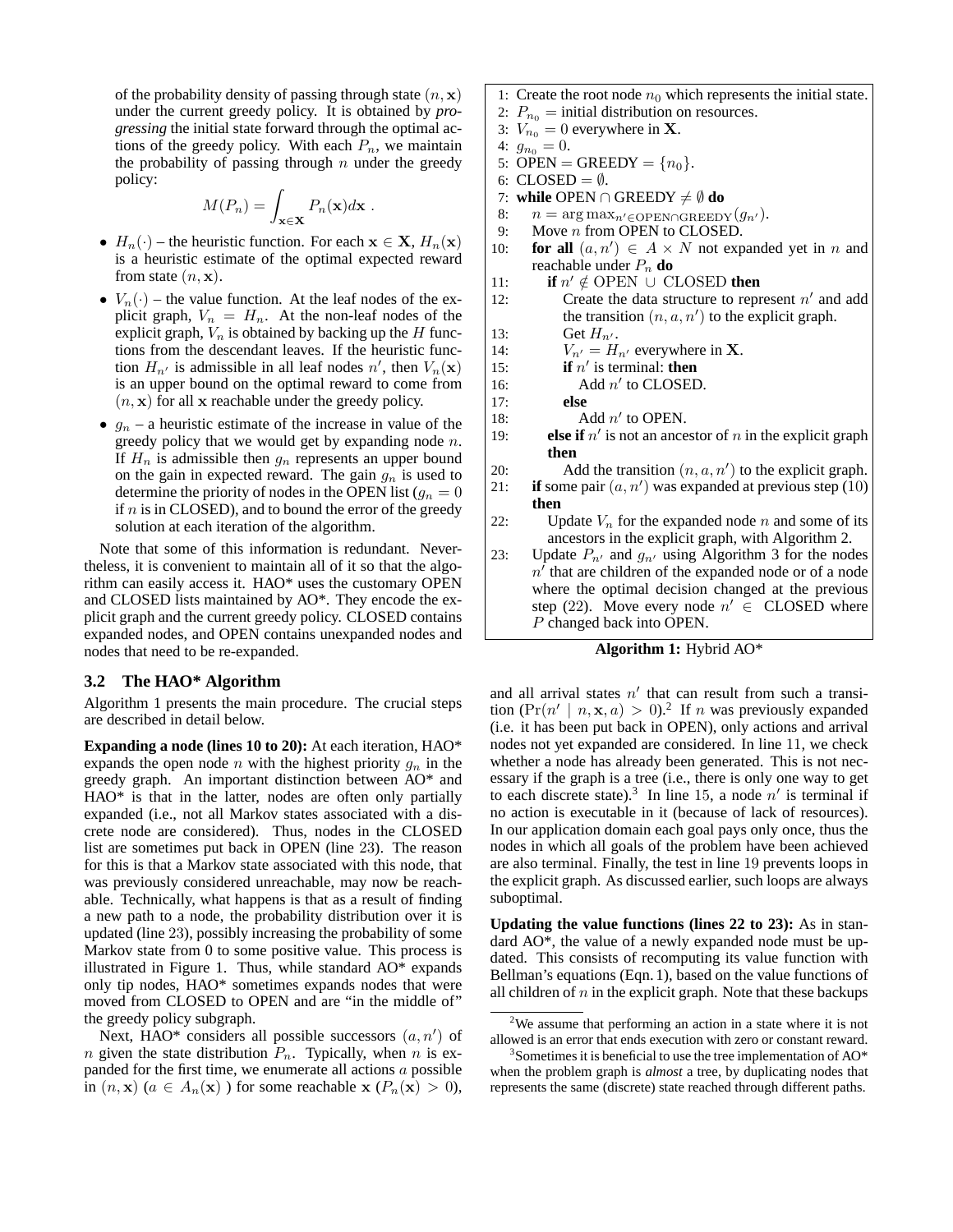

(a) Initial GREEDY graph. Actions have multiple possible discrete effects (e.g.,  $a_0$  has two possible effects in  $n_0$ ). The curves represent the current probability distribution P and value function V over x values for  $n_3$ .  $n_2$  is a fringe node.



(b) GREEDY graph with  $n_2$  expanded. Since the path  $(n_0, n_2, n_3)$  is optimal for some resource levels in  $n_0$ ,  $P_{n_3}$  has changed. As a consequence,  $n_3$  has been reexpanded, showing that node  $n_5$  is now reachable from  $n_3$  under  $a_2$ , and action  $a_4$  has become do-able in  $n_3$ .



involve all continuous states  $x \in X$  for each node, *not* just the reachable values of x. However, they consider only actions and arrival nodes that are reachable according to  $P_n$ . Once the value of a state is updated, its new value must be propagated backward in the explicit graph. The backward propagation stops at nodes where the value function is not modified, and/or at the root node. The whole process is performed by applying Algorithm 2 to the newly expanded node.

- 1:  $Z = \{n\}$  // *n* is the newly expanded node. 2: **while**  $Z \neq \emptyset$  **do** 3: Choose a node  $n' \in Z$  that has no descendant in Z. 4: Remove  $n'$  from  $Z$ . 5: Update  $V_{n'}$  following Eqn. 1.
- 6: **if**  $V_{n'}$  was modified at the previous step **then**
- 7: Add all parents of  $n'$  in the explicit graph to Z.
- 8: **if** optimal decision changes for some  $(n',\mathbf{x})$ ,  $P_{n'}(\mathbf{x}) > 0$  then
- 9: Update the greedy subgraph (GREEDY) at  $n'$  if necessary.
- 10: Mark  $n'$  for use at line 23 of Algorithm 1.

**Algorithm 2:** Updating the value functions  $V_n$ .

**Updating the state distributions (line 23):**  $P_n$ 's represent the state distribution *under the greedy policy*, and they need to be updated after recomputing the greedy policy. More precisely, P needs to be updated in each descendant of a node where the optimal decision changed. To update a node  $n$ , we consider all its parents  $n'$  in the greedy policy graph, and all the actions  $a$  that can lead from one of the parents to  $n$ . The probability of getting to  $n$  with a continuous component x is the sum over all  $(n', a)$  and all possible values of x' of the continuous component over the the probability of arriving from  $n'$  and  $x'$  under a. This can be expressed as:

$$
P_n(\mathbf{x}) = \sum_{(n',a)\in\Omega_n} \int_{\mathbf{X}'} P_{n'}(\mathbf{x}') \Pr(n \mid n', \mathbf{x}', a)
$$

$$
\Pr(\mathbf{x} \mid n', \mathbf{x}', a, n) d\mathbf{x}' . \quad (2)
$$

Here,  $X'$  is the domain of possible values for  $x'$ , and  $\Omega_n$  is the set of pairs  $(n', a)$  where a is the greedy action in n' for some reachable resource level:

$$
\Omega_n = \{ (n', a) \in N \times A : \exists \mathbf{x} \in \mathbf{X},
$$
  
\n
$$
P_{n'}(\mathbf{x}) > 0, \mu_{n'}^*(\mathbf{x}) = a, \Pr(n | n', \mathbf{x}, a) > 0 \},
$$

where  $\mu_n^*(\mathbf{x}) \in A$  is the greedy action in  $(n, \mathbf{x})$ . Clearly, we can restrict our attention to state-action pairs in  $\Omega_n$ , only. Note that this operation may induce a loss of total probability P mass  $(P_n < \sum_{n'} P_{n'})$  because we can run out of a resource during the transition and end up in a sink state.

When the distribution  $P_n$  of a node n in the OPEN list is updated, its priority  $g_n$  is recomputed using the following equation (the priority of nodes in CLOSED is maintained as 0):

$$
g_n = \int_{\mathbf{x} \in S(P_n) - \mathbf{X}_n^{\text{old}}} P_n(\mathbf{x}) H_n(\mathbf{x}) d\mathbf{x} ; \tag{3}
$$

where  $S(P)$  is the support of P:  $S(P)$  ${x \in X : P(x) > 0}$ , and  $\widetilde{X}_n^{\text{old}}$  contains all  $x \in X$ such that the state  $(n, x)$  has already been expanded before  $(X_n^{\text{old}} = \emptyset \text{ if } n \text{ has never been expanded}).$  The techniques used to represent the continuous probability distributions  $P_n$ and compute the continuous integrals are discussed in the next sub-section. Algorithm 3 presents the state distribution updates. It applies to the set of nodes where the greedy decision changed during value updates (including the newly expanded node, i.e. *n* in  $HAO^*$  – Algorithm 1).

#### **3.3 Handling Continuous Variables**

Computationally, the most challenging aspect of HAO\* is the handling of continuous state variables, and particularly the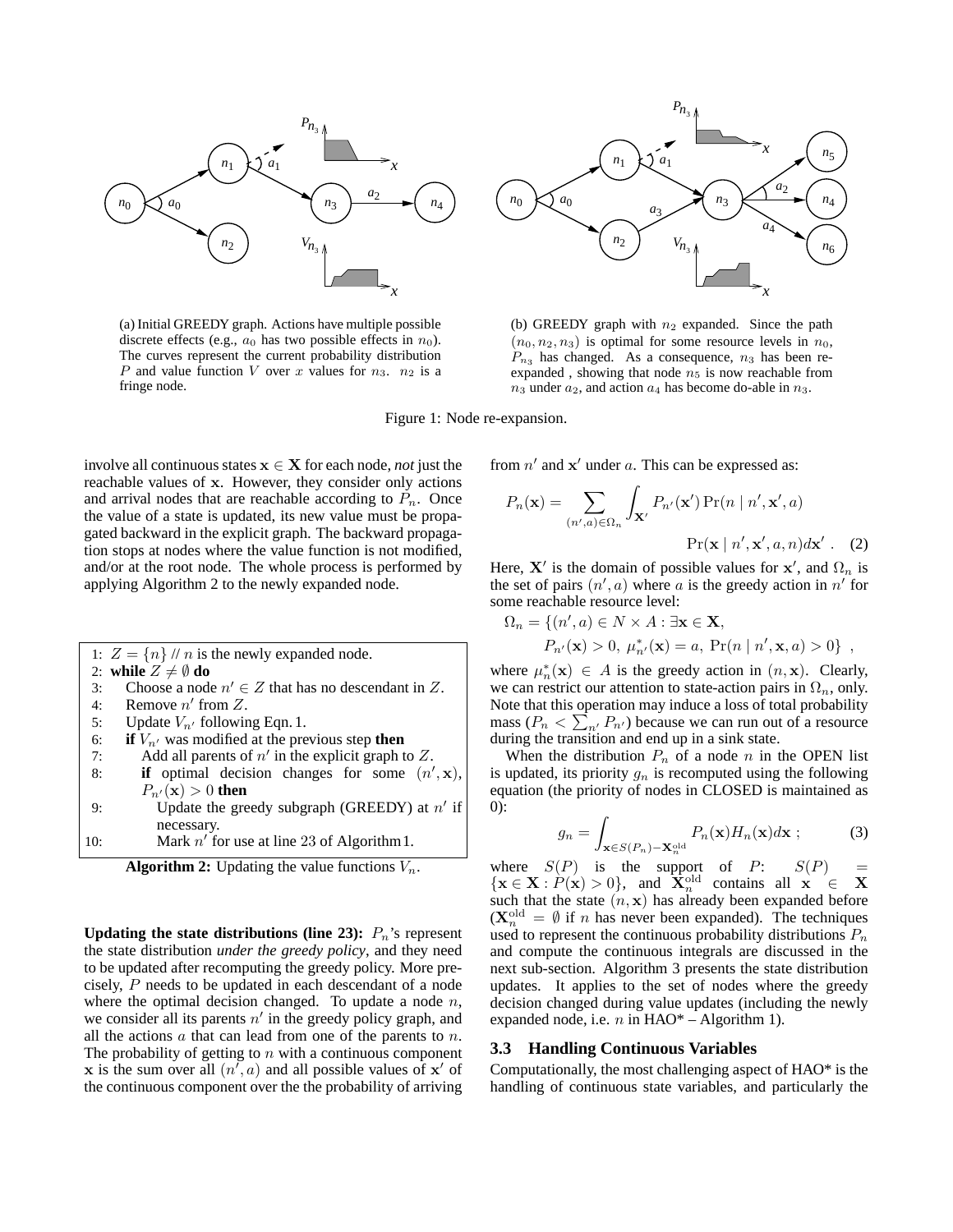- 1:  $Z =$  children of nodes where the optimal decision changed when updating value functions in Algorithm 1.
- 2: **while**  $Z \neq \emptyset$  **do**
- 3: Choose a node  $n \in \mathbb{Z}$  that has no ancestor in Z.
- 4: Remove n from Z.
- 5: Update  $P_n$  following Eqn. 2.
- 6: **if**  $P_n$  was modified at step 5 **then**<br>7: Move *n* from CLOSED to OPE
- Move  $n$  from CLOSED to OPEN.
- 8: Update the greedy subgraph (GREEDY) at  $n$  if necessary.
- 9: Update  $g_n$  following Eqn. 3.

**Algorithm 3:** Updating the state distributions  $P_n$ .

computation of the continuous integral in Bellman backups and Eqns. 2 and 3. We approach this problem using the ideas developed in [Feng *et al.*, 2004] for the same application domain. However, we note that HAO\* could also be used with other models of uncertainty and continuous variables, as long as the value functions can be computed exactly in finite time. The approach of [Feng *et al.*, 2004] exploits the structure in the continuous value functions of the type of problems we are addressing. These value functions typically appear as collections of humps and plateaus, each of which corresponds to a region in the state space where similar goals are pursued by the optimal policy (see Fig. 3). The sharpness of the hump or the edge of a plateau reflects uncertainty of achieving these goals. Constraints imposing minimal resource levels before attempting risky actions introduce sharp cuts in the regions. Such structure is exploited by grouping states that belong to the same plateau, while reserving a fine discretization for the regions of the state space where it is the most useful (such as the edges of plateaus).

To adapt the approach of [Feng *et al.*, 2004], we make some assumptions that imply that our value functions can be represented as piece-wise constant or linear. Specifically, we assume that the continuous state space induced by every discrete state can be divided into hyper-rectangles in each of which the following holds: (i) The same actions are applicable. (ii) The reward function is piece-wise constant or linear. (iii) The distribution of discrete effects of each action are identical. (iv) The set of arrival values or value variations for the continuous variables is discrete and constant. Assumptions (i-iii) follow from the hypotheses made in our domain models. Assumption (iv) comes down to discretizing the actions' resource consumptions, which is an approximation. It contrasts with the naive approach that consists of discretizing the state space regardless of the relevance of the partition introduced. Instead, we discretize the action outcomes first, and then deduce a partition of the state space from it. The state-space partition is kept as coarse as possible, so that only the relevant distinctions between (continuous) states are taken into account. Given the above conditions, it can be shown (see [Feng *et al.*, 2004]) that for any finite horizon, for any discrete state, there exists a partition of the continuous space into hyper-rectangles over which the optimal value function is piece-wise constant or linear. The implementation represents the value functions as kd-trees, using a fast algorithm to intersect kd-trees [Friedman *et al.*, 1977], and merging adjacent pieces of the value function based on their value. We augmented this approach by representing the continuous state distributions  $P_n$  as piecewise constant functions of the continuous variables. Under the set of hypotheses above, if the initial probability distribution on the continuous variables is piecewise constant, then the probability distribution after any finite number of actions is too, and Eqn. 2 may always be computed in finite time.<sup>4</sup>

# **3.4 Properties**

As for standard AO\*, it can be shown that if the heuristic functions  $H_n$  are admissible (optimistic), the actions have positive resource consumptions, and *the continuous backups are computed exactly*, then: (i) at each step of HAO\*,  $V_n(\mathbf{x})$  is an upper-bound on the optimal expected return in  $(n, x)$ , for all  $(n, x)$  expanded by HAO\*; (ii) HAO\* terminates after a finite number of iterations; (iii) after termination,  $V_n(\mathbf{x})$  is equal to the optimal expected return in  $(n, \mathbf{x})$ , for all  $(n, x)$  reachable under the greedy policy  $(P_n(x) > 0)$ . Moreover, if we assume that, in each state, there is a *done* action that terminates execution with zero reward (in a rover problem, we would then start a safe sequence), then we can evaluate the greedy policy at each step of the algorithm by assuming that execution ends each time we reach a leaf of the greedy subgraph. Under the same hypotheses, the error of the greedy policy at each step of the algorithm is bounded by P  $\sum_{n\in\text{GREEDY}\cap\text{OPEN}} g_n$ . This property allows trading computation time for accuracy by stopping the algorithm early.

# **3.5 Heuristic Functions**

The heuristic function  $H_n$  helps focus the search on truly useful reachable states. It is essential for tackling real-size problems. Our heuristic function is obtained by solving a relaxed problem. The relaxation is very simple: we assume deterministic transitions for the continuous variables, i.e.,  $Pr(\mathbf{x}'|n, \mathbf{x}, a, n') \in \{0, 1\}$ . If we assume the actions consume the minimum amount of each resource, we obtain an admissible heuristic function. A non-admissible, but probably more informative heuristic function is obtained by using the mean resource consumption.

The central idea is to use *the same algorithm* to solve both the relaxed and the original problem. Unlike classical approaches where a relaxed plan is generated for every search state, we generate a "relaxed" search-graph using our HAO\* algorithm *once* with a deterministic-consumption model and a trivial heuristic. The value function  $V_n$  of a node in the relaxed graph represents the heuristic function  $H_n$  of the associated node in the original problem graph. Solving the relaxed problem with HAO\* is considerably easier, because the structure and the updates of the value functions  $V_n$  and of the probabilities  $P_n$  are much simpler than in the original domain. However, we run into the following problem: deterministic consumption implies that the number of reachable states for any given initial state is very small (because only one continuous assignment is possible). This means that in a single expansion, we obtain information about a small number of

<sup>&</sup>lt;sup>4</sup>A deterministic starting state  $x_0$  is represented by a uniform distribution with very small rectangular support centered in  $x_0$ .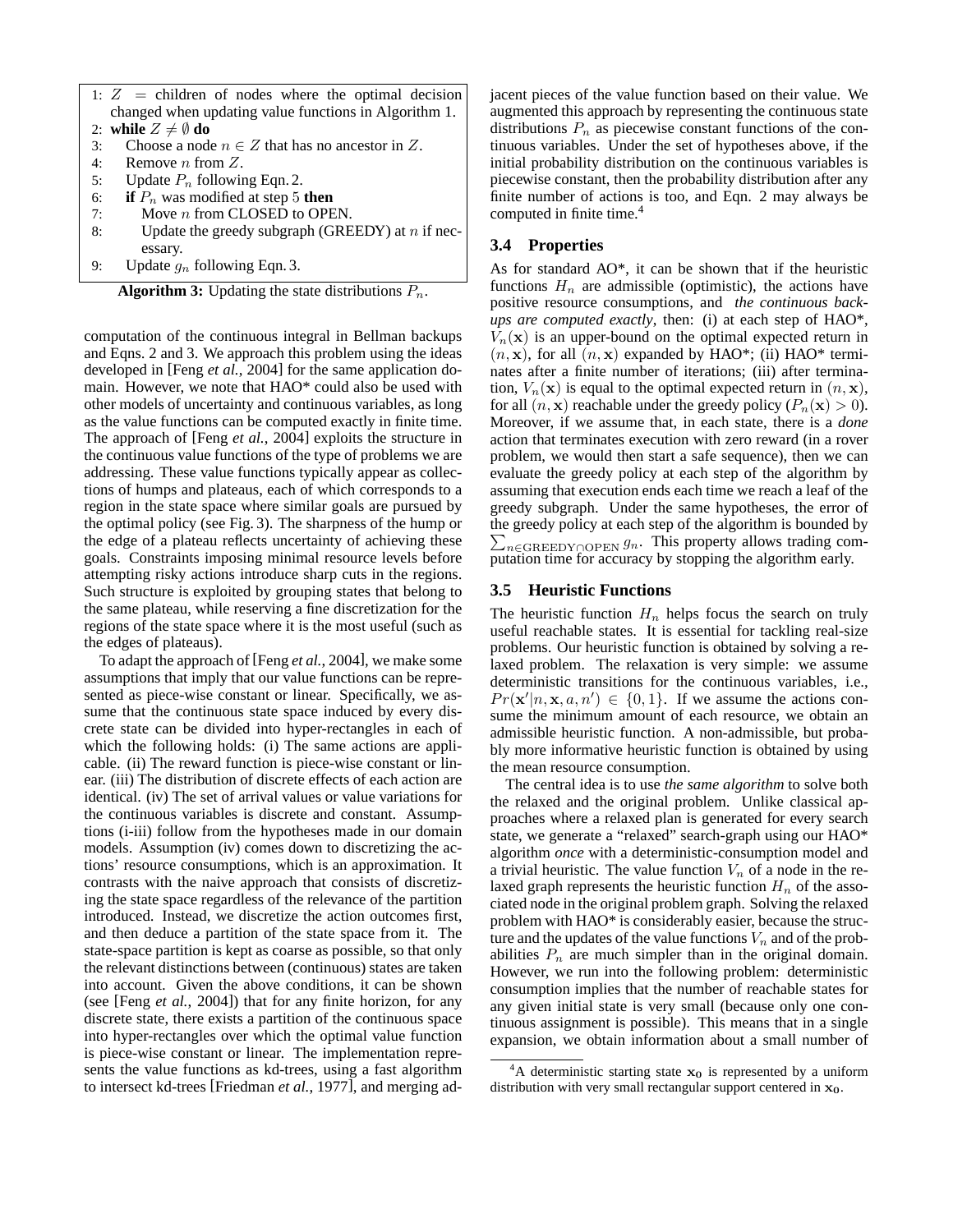

Figure 2: Case study: the rover navigates around five target rocks (T1 to T5). The number with each rock is the reward received on testing that rock.

states. To address this problem, instead of starting with the initial resource values, we assume a uniform distribution over the possible range of resource values. Because it is relatively easy to work with a uniform distribution, the computation is simple relative to the real problem, but we obtain an estimate for many more states. It is still likely that we reach states for which no heuristic estimate was obtained using these initial values. In that case, we simply recompute starting with this initial state.

#### **4 Experimental Evaluation**

We tested our algorithm on a slightly simplified variant of the rover domain model used for NASA Ames October 2004 Intelligent Systems demo [Pedersen *et al.*, 2005]. In this domain, a planetary rover moves in a planar graph made of locations and paths, sets up instruments at different rocks, and performs experiments on the rocks. Actions may fail, and their energy and time consumption are uncertain. Resource consumptions are drawn from two type of distributions: uniform and normal, and then discretized. The problem instance used in our preliminary experiments is illustrated in figure 2. It contains 5 target rocks (T1 to T5) to be tested. To take a picture of a target rock, this target must be tracked. To track a target, we must register it before doing the first move. Later, different targets can be lost and re-acquired when navigating along different paths. These changes are modeled as action effects in the discrete state. Overall, the problem contains 43 propositional state variables and 37 actions. Therefore, there are  $2^{48}$  different discrete states, which is far beyond the reach of a flat DP algorithm.

The results presented here were obtained using a preliminary implementation of the piecewise constant DP approximations described in [Feng *et al.*, 2004] based on a flat representation of state partitions instead of kd-trees. This is considerably slower than an optimal implementation. To compensate, our domain features a single abstract continuous resource, while the original domain contains two resources

| А   | B      | C     | D     | E     | F  | G              | Н       |
|-----|--------|-------|-------|-------|----|----------------|---------|
| 30  | 0.1    | 39    | 39    | 38    | 9  |                | 239     |
| 40  | 0.4    | 176   | 163   | 159   | 9  |                | 1378    |
| 50  | 1.8    | 475   | 456   | 442   | 12 |                | 4855    |
| 60  | 7.6    | 930   | 909   | 860   | 32 | $\mathfrak{D}$ | 12888   |
| 70  | 13.4   | 1548  | 1399  | 1263  | 22 | $\overline{c}$ | 25205   |
| 80  | 32.4   | 2293  | 2148  | 2004  | 33 | $\overline{c}$ | 42853   |
| 90  | 87.3   | 3127  | 3020  | 2840  | 32 | $\overline{c}$ | 65252   |
| 100 | 119.4  | 4673  | 4139  | 3737  | 17 | $\mathfrak{D}$ | 102689  |
| 110 | 151.0  | 6594  | 5983  | 5446  | 69 | 3              | 155733  |
| 120 | 213.3  | 12564 | 11284 | 9237  | 39 | 3              | 268962  |
| 130 | 423.2  | 19470 | 17684 | 14341 | 41 | 3              | 445107  |
| 140 | 843.1  | 28828 | 27946 | 24227 | 22 | 3              | 17113   |
| 150 | 1318.9 | 36504 | 36001 | 32997 | 22 | 3              | 1055056 |

Table 1: Performance of the algorithm for different initial resource levels. A: initial resource (abstract unit). B: execution time (s). C: # reachable discrete states. D: # nodes created by AO\*. E: # nodes expanded by AO\*. F: # nodes in the optimal policy graph. G: # goals achieved in the longest branch of the optimal solution. H: # reachable Markov states.

(time and energy). Another difference in our implementation is in the number of nodes expanded at each iteration. We adapt the findings of [Hansen and Zilberstein, 2001] that overall convergence speeds up if all the nodes in OPEN are expanded at once, instead of prioritizing them based on  $g_n$ values and changing the value functions after each expansion.<sup>5</sup> Finally, these preliminary experiments do not use the sophisticated heuristics presented earlier, but the following simple admissible heuristic:  $H_n$  is the constant function equal to the sum of the utilities of all the goals not achieved in  $\overline{n}$ .

We varied the initial amount of resource available to the rover. As available resource increases, more nodes are reachable and more reward can be gained. The performance of the algorithm is presented in Table 1. We see that the number of reachable discrete states is much smaller than the total number of states  $(2^{48})$  and the number of nodes in an optimal policy is surprisingly small. This indicates that  $AO^*$  is particularly well suited to our rover problems. However, the number of nodes expanded is quite close to the number of reachable discrete states. Thus, our current simple heuristic is only slightly effective in reducing the search space, and reachability makes the largest difference. This suggests that much progress can be obtained by using better heuristics. The last column measures the total number of reachable Markov states, after discretizing the action consumptions as in [Feng *et al.*, 2004]. This is the space that a forward search algorithm manipulating Markov states, instead of discrete states, would have to tackle. In most cases, it would be impossible to explore such space with poor quality heuristics such as ours. This indicates that our algorithm is quite effective in scaling up to very large problems by exploiting the structure presented by continuous resources.

Figure 3 shows the converged value function of the initial state of the problem. The value function is comprised of several plateaus, where different sets of goals are achieved. The first plateau (until resource level 23) corresponds to the

<sup>&</sup>lt;sup>5</sup>In this implementation, we do not have to maintain exact probability distributions  $P_n$ . We just need to keep track of the supports of these distributions, which can be approximated by lower and upper bounds on each continuous variable.